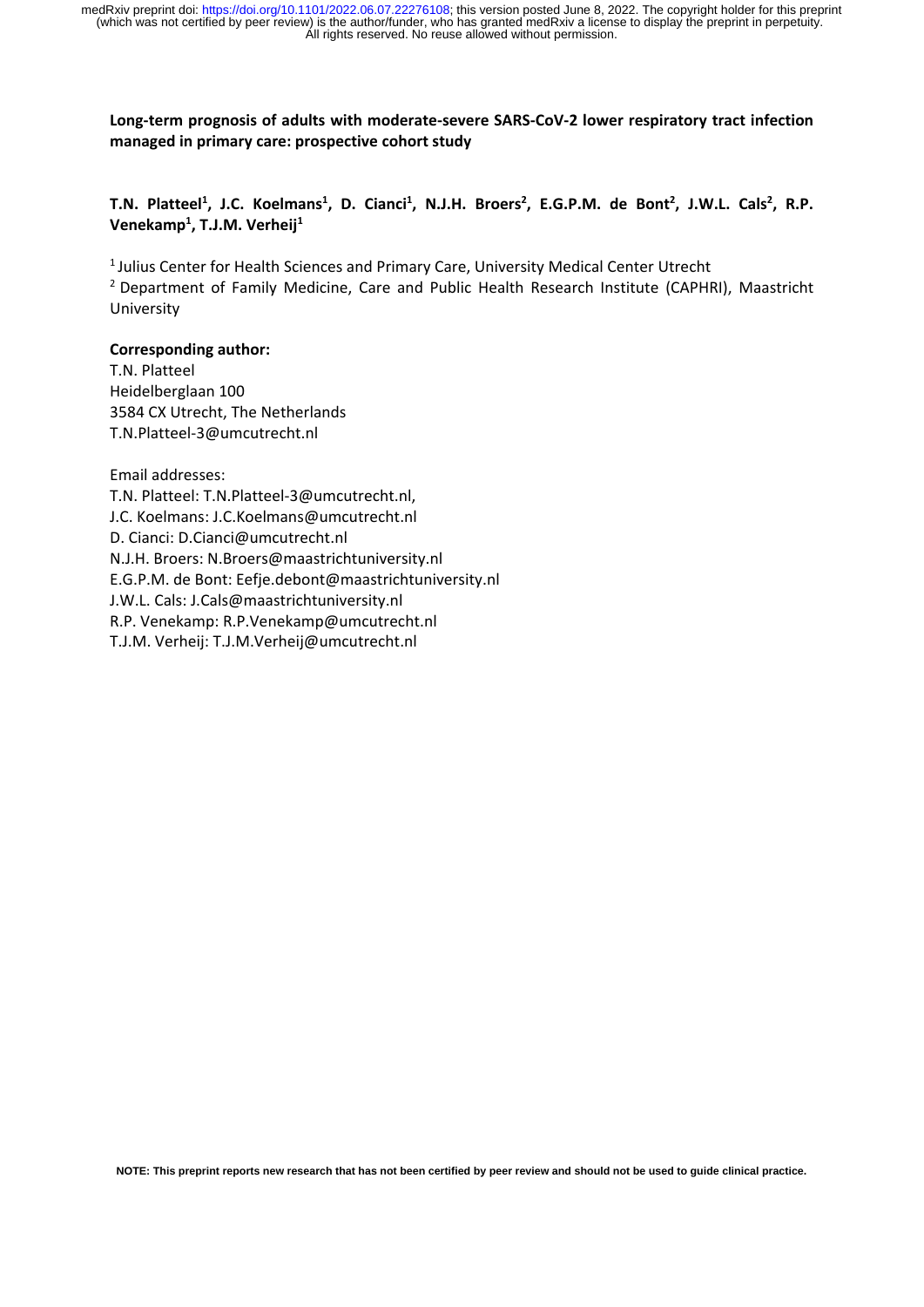Objectives –To determine differences in health‐related quality of life (HRQoL) and presence and duration of symptoms between adults with and without established SARS‐CoV‐2 moderately severe lower respiratory tract infection (LRTI) in the 12 months following their primary care visit.

Design – Prospective cohort study

Setting – 35 general practices in the provinces Noord-Brabant and Utrecht, the Netherlands.

Participants – Individuals aged ≥18 years who presented to their general practitioner (GP) with a moderately severe LRTI during the first COVID‐19 waive in The Netherlands (March‐June 2021) underwent serology testing (participants, GPs and study personnel remained blinded for serology outcomes during study conduct) and completed baseline and follow‐up questionnaires. Of the 315 participants who gave consent, 277 (88%) were suitable for inclusion in the analyses. Complete follow‐up date was available in 97% of participants.

Main outcome measures  $-1$ ) Scores of SF-36; physical component summary (PCS), mental component summary (MCS) and subscales. 2) Risk of any and individual persisting symptoms (of cough, dyspnea, chest pain, fatigue, brain fog, headache, and anosmia/ageusia) over time.

Results – The change in SF‐36 PSC (p=0.13), MCS (p=0.30), as well as subscale scores, over time did not differ between SARS‐CoV‐2 serology positive and negative participants after adjusting for sex, age, BMI, diabetes and chronic pulmonary conditions. The risk of any persisting symptom over time did not significantly differ between the groups (aHR 0.61, 95% CI 0.33‐1.15), nor did the risk of individual symptoms.

Conclusions ‐ In the 12 months following their moderately severe LRTI, primary care patients with and without confirmed SARS‐CoV‐2 infection had a comparable HRQoL profile. Albeit a considerable proportion of patients reported persistent symptoms, there was no evidence of a difference in the course of symptoms over time between patients with and without confirmed SARS‐CoV‐2 infection.

Trial registration ‐ Dutch Trial Register (NTR) number NL8729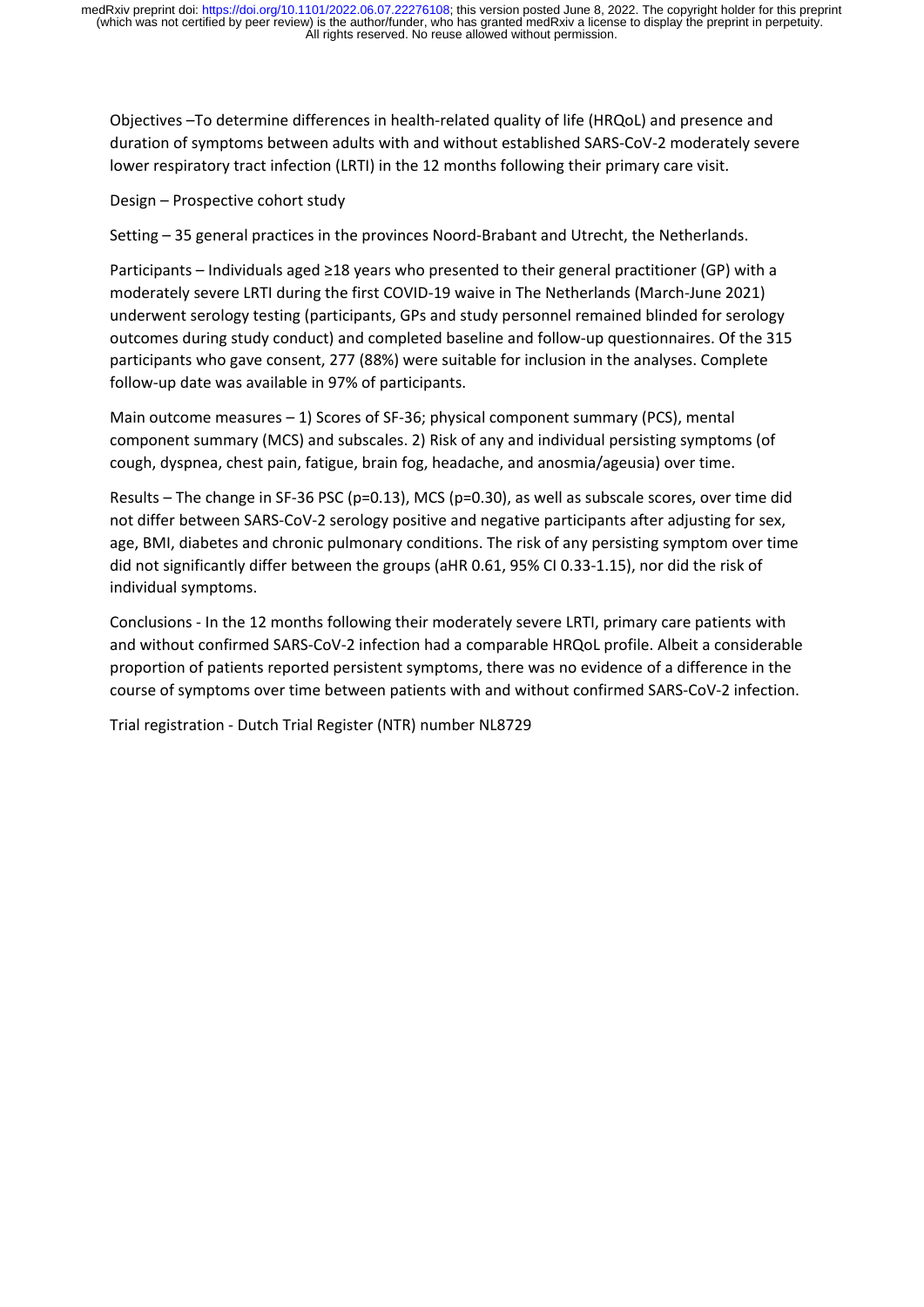# **Introduction**

Coronavirus disease 2019 (COVID‐19) caused by severe acute respiratory syndrome coronavirus‐2 (SARS‐CoV‐2) hasled to a global healthcare and societal crisis. During the early stages of the pandemic, the impact of COVID‐19 on hospital and ICU admissions and mortality was the main focus of policy makers and media. However, COVID‐19 has a much broader impact on society beyond flooding of secondary care, with a substantial proportion of non-hospitalised COVID-19 patients suffering from persistent symptoms such as fatigue, dyspnea, chest pain, anosmia, mental health problems, and cognitive deficits (1, 2). This condition in which symptoms persist beyond 4 weeks has been described as post‐acute COVID‐19 or long‐COVID (1).

Although evidence on long‐COVID is accumulating rapidly, information about its incidence and impact in patients treated in primary care is scarce. The few studies available reported long-COVID symptoms in 28‐64% of patients at 4 weeks to 12 months after symptom onset (3‐8). These figures are, however, difficult to interpret due to the absence of an adequate control group. This is an important omission because lower respiratory tract infections (LRTIs) caused by other viral and bacterial pathogens can also lead to long-lasting sequelae. In addition, perceived symptoms might be influenced by the negative impact of generic COVID‐19 societal restrictions on wellbeing and patients' awareness of having this new viral infection with unknown course of disease (9).

A few studies tried to mitigate this risk of bias by including a SARS‐CoV‐2 negative control group (10‐ 14). However, in order to truly prevent bias caused by subjective outcome assessment, a double‐ blinded study design is warranted. The lack of SARS‐CoV‐2 test availability for patients presenting to primary care with LRTIs during the first wave of the COVID‐19 pandemic (March‐May 2020) in The Netherlands provided us with the unique opportunity to conduct such a study. To this end, we prospectively followed patients presenting to primary care with a moderately severe LRTI for 12 months and determined the difference in health-related quality of life (HRQoL) and presence and duration of long‐COVID symptoms between those with and without established SARS‐CoV‐2 infection based on serology testing while keeping participants, General Practitioners (GPs) and study personnel blinded for serology outcomes during the study conduct.

# **Methods**

# Setting and study population

Between March  $1^{st}$  and June  $1^{st}$  2020, adult patients presenting to primary care with a moderately severe LRTI were retrospectively selected from 35 GP practices in the provinces of Noord-Brabant and Utrecht, the Netherlands. Moderately severe LRTI was defined as International Classification of Primary Care (ICPC) code R81 pneumonia or either code R02 (dyspnea), R05 (cough), R74 (respiratory tract infection), R78 (bronchitis) or R83 (other respiratory tract infection), and in which the GP decided to treat LRTI symptoms with an oral antibiotic. At the time of the study no widescale COVID‐ 19 PCR tests were available in The Netherlands. Only hospitalized patients and health care workers were tested. Patients who were admitted to the hospital in the 14 days before or after the index consultation (i.e. patients' first primary care contact for the LRTI episode), those with a life expectancy of less than a year and those who were not capable of completing online, paper or telephone questionnaires, according to their GP, were excluded from participation. Potentially eligible participants were informed about the study by their GP. Those who expressed interest in study participation, received verbal and written information from the study team. Full written informed consent was then obtained from those who agreed to participate.

# Study procedures, baseline and follow‐up measurements

At baseline, defined as moment of inclusion in the study, a venous blood sample was taken from participants for Abbott Alinity SARS‐CoV‐2 spike‐specific quantitative IgG serology testing, a highly specific serology test with IgG antibodies remaining detectable up to seven months after symptom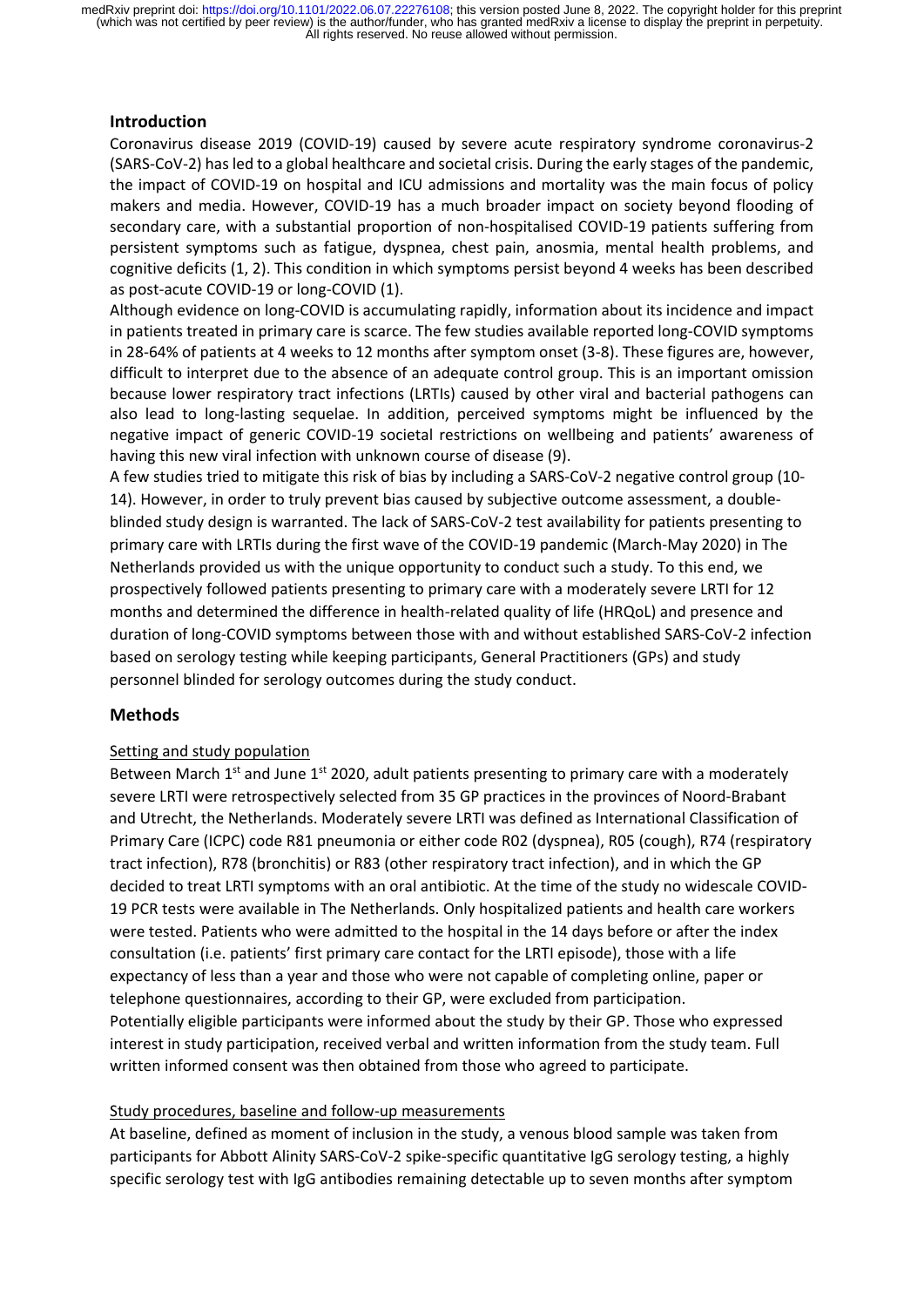onset in at least 92% of patients (13). Participants, GPs and study personnel remained blinded for the serology test results until follow-up and analyses were completed.

Next, participants were asked to complete a questionnaire about demographics, presence and severity of symptoms (cough, dyspnea, chest pain, fatigue, brain fog, headache, anosmia/ageusia using a 0‐4 Likert scale (0: absent, 1: a little, 2: moderate, 3: much and 4: very much) at time of the index consultation (recall) and at baseline, and their HRQoL two weeks prior to the index consultation (recall) and at baseline using the SF‐36 questionnaire (15). This validated HRQoL questionnaire consists of a single item of health transition (HT) and a further 35 items which can be divided into 8 subscales: (1) physical function (PF), (2) limitations due to physical health problems (role physical, RP), (3) bodily pain (BP), (4) general health (GH), (5) vitality (VT), (6) social functioning (SF), (7) limitations due to emotional health problems (role‐emotional, RE), and (8) mental health (MH). The scores of SF‐36 between 0 and 100 were assigned to each domain, with higher scores indicating more favourable functional status. The eight subdomain scores were aggregated into two summary measures: physical component summary (PCS) scores and mental component summary (MCS) scores.

Follow-up HRQoL and symptom questionnaires were performed every 3 months for a total of 12 months after the index consult. In addition, participants were asked to report any positive SARS‐COV‐ 2 test result during follow‐up.

Finally, data on participants' signs and symptoms at the index consultation, comorbidities and medication use, as well as results of SARS‐CoV‐2 reverse‐transcriptase polymerase chain reaction (RT‐PCR) and serology were extracted from patients' electronic primary care health records.

#### Outcome measures

The primary outcome of interest was change in participants' SF‐36 PCS scores over time. Secondary outcomes included changes over time in SF‐36 MCS scores and the eight individual SF‐36 subscales, as well as the time to resolution of symptoms (cough, dyspnea, chest pain, fatigue, brain fog, headache, anosmia/ageusia).

#### Patient involvement

Patients were not involved in the design of the study.

#### Sample size considerations

We assumed the mean SF-36 PCS score to be 50 with a standard deviation (SD) of 10 (16). Assuming that at least 20% of moderately severe LRTI were caused by SARS‐CoV‐2, an effective sample size of 274 patients would therefore be required to achieve 80% power to detect a clinically significant difference of three or more points in the SF‐36 PCS score between groups (17).

#### Statistical analyses

Baseline characteristics were compared between those with and without established SARS‐CoV‐2 infection (based on serology testing) using appropriate statistical tests.

For the primary analysis, we used linear mixed effects model with SF‐36 PSC scores as dependent variable and SARS‐CoV‐2 serology test result, time, age, gender, body mass index (BMI), diabetes, chronic pulmonary diseases and the interaction term between time and SARS‐CoV‐2 serology test result as fixed effect. The random intercept and slope for time account for repeated measurements. The difference in change of SF-36 PSC score from 2 weeks prior to 12 months after the index consultation between the two groups (SARS‐CoV‐2 serology positive versus negative) were estimated from the model and presented with accompanying 95% confidence intervals (CIs).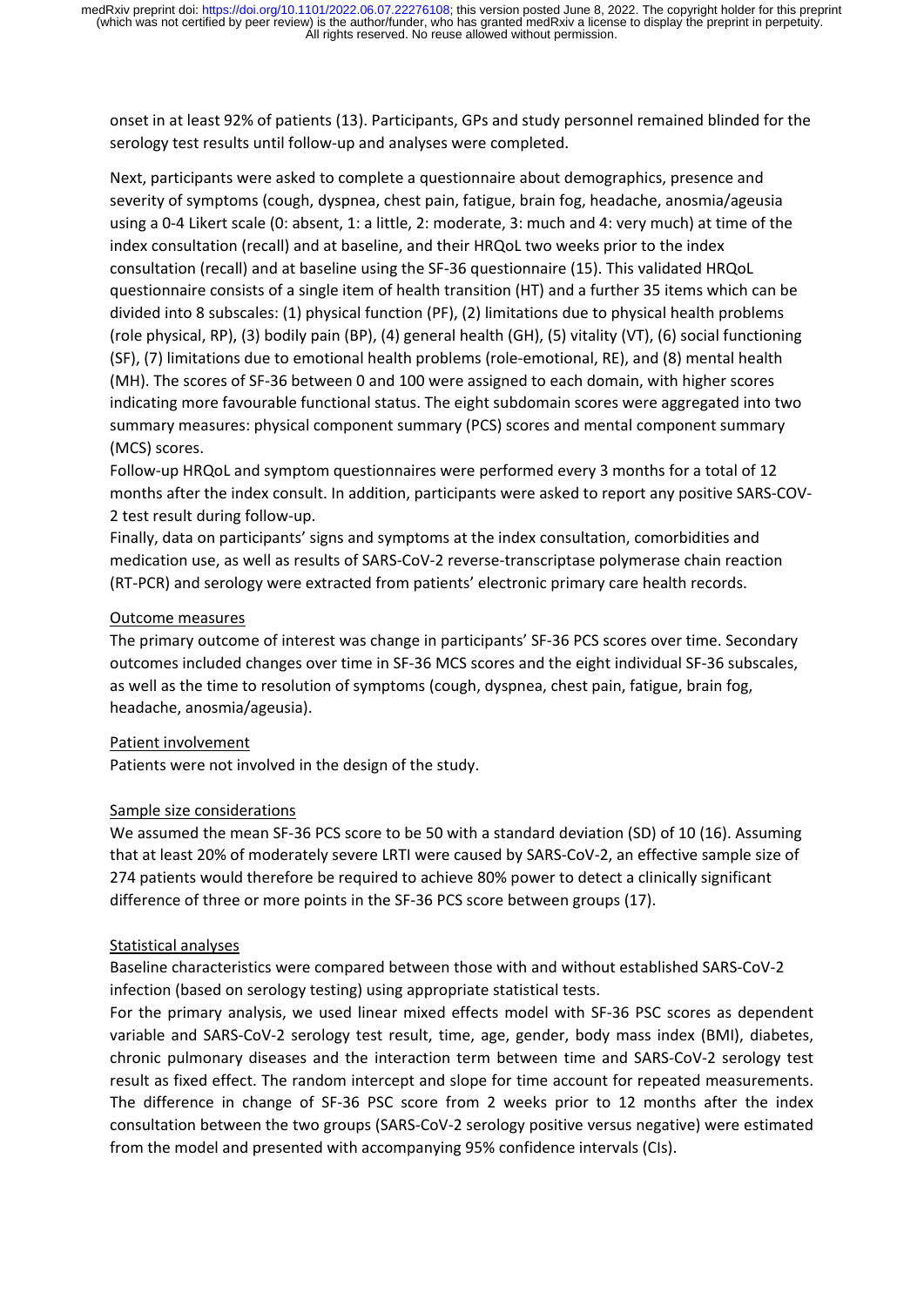We estimated the difference in change of SF‐36 MSC scores and the eight individual SF‐36 subscales between groups using a similar approach.

For time to resolution of symptoms, we performed Kaplan‐Meier survival analyses with log rank tests. Patients with persisting symptoms were censored at the end of follow‐up. Unadjusted hazard ratios (HRs) with accompanying 95% CIs were calculated using Cox proportional hazard modelling. Age, gender, and comorbidities (chronic pulmonary disease, cardiovascular disease, and diabetes) were added to the models as potential confounders to derive adjusted HRs with 95% CIs. For each covariate, the proportional hazards assumption was tested using the supremum test; when it was clearly violated, we added time‐dependent coefficients for those covariates (18). In addition, we assessed whether chronic pulmonary disease, cardiovascular disease and diabetes modified the effect by adding them as interaction term with SARS‐CoV‐2 serology test result to the model (with P<0.05 indicating significant effect modification).

For the analyses several assumptions were made. Primarily, the study SARS‐CoV‐2 serology test result was used to determine whether the moderately severe LRTI at index consultation was attributed to SARS‐CoV‐2 infection. However, if there were discrepancies between the serology test result and any routine care RT‐PCR‐ or serology test result performed prior to the study serology test, the participant was excluded from the analysis. Participants who tested RT‐PCR positive between one month after the index consultation and 14 days before the study serology were considered SARS‐ CoV-2 negative until the day of the positive RT-PCR result. Participants with SARS-CoV-2 negative serology test who experienced a SARS‐CoV‐2 infection during follow‐up were censored from the moment of positive SARS‐CoV‐2 test onwards.

Several post-hoc sensitivity analyses were performed. First, we excluded all participants who knew their SARS‐CoV‐2 status, and thus were "deblinded", prior to completing the first questionnaire. If participants were deblinded after completion of the first questionnaire, they were censored from the moment of deblinding. In a second sensitivity analysis, we excluded all participants with chronic pulmonary disease, as patients with chronic symptoms, present before the index consultation, could lead to an overestimation of persisting symptoms in the SAR-CoV-2 serology negative group. Finally, in a sensitivity analysis of the duration of symptoms, we defined a Likert scale symptom score ≤2 as symptom resolution.

Data were analyzed using IBM SPSS Statistics version 26.0.0.1 for windows. SAS version 9.4 was used for the linear mixed effects model and the proportional hazards checks. Statistical significance was assumed at a p‐value <0.05.

# **Results**

# **Study population**

Of the 443 patients with moderately severe LRTI that were approached for participation, 315 consented to participate. Of these, 277 (88%) were suitable for inclusion in the analyses. We obtained complete follow‐up data in 97% of the 277 patients (Figure 1).

The first follow‐up questionnaire was completed after a median of 7.8 months (IQR 7.1‐8.4) after the index consultation. Serology testing was performed after a median of 7.6 months (IQR 6.9‐8.4).

# **Baseline characteristics**

The SARS-CoV-2 serology test was positive in 19.9% (55/277) of participants (Table 1). Participants with a positive serology test were older (mean age 59.9 years [SD 10.7] vs 54.8 years [SD 14.6]) and were more likely to have diabetes (20.0% vs 7.2%). Active smoking (17.1% vs 1.8%) and chronic pulmonary conditions (27.0% vs 10.9%) were more prevalent in SARS‐CoV‐2 serology negative participants. At baseline there were no significant differences in the SF‐36 PCS and MCS scores between SARS‐CoV‐ 2 serology negative and positive participants (50.2 [SD 8.6] vs 47.3 [SD 10.7] and 53.1 [SD 8.7] vs 52.4 [SD8.8], respectively). Symptoms more prevalent in SARS‐CoV‐2 positive participants at index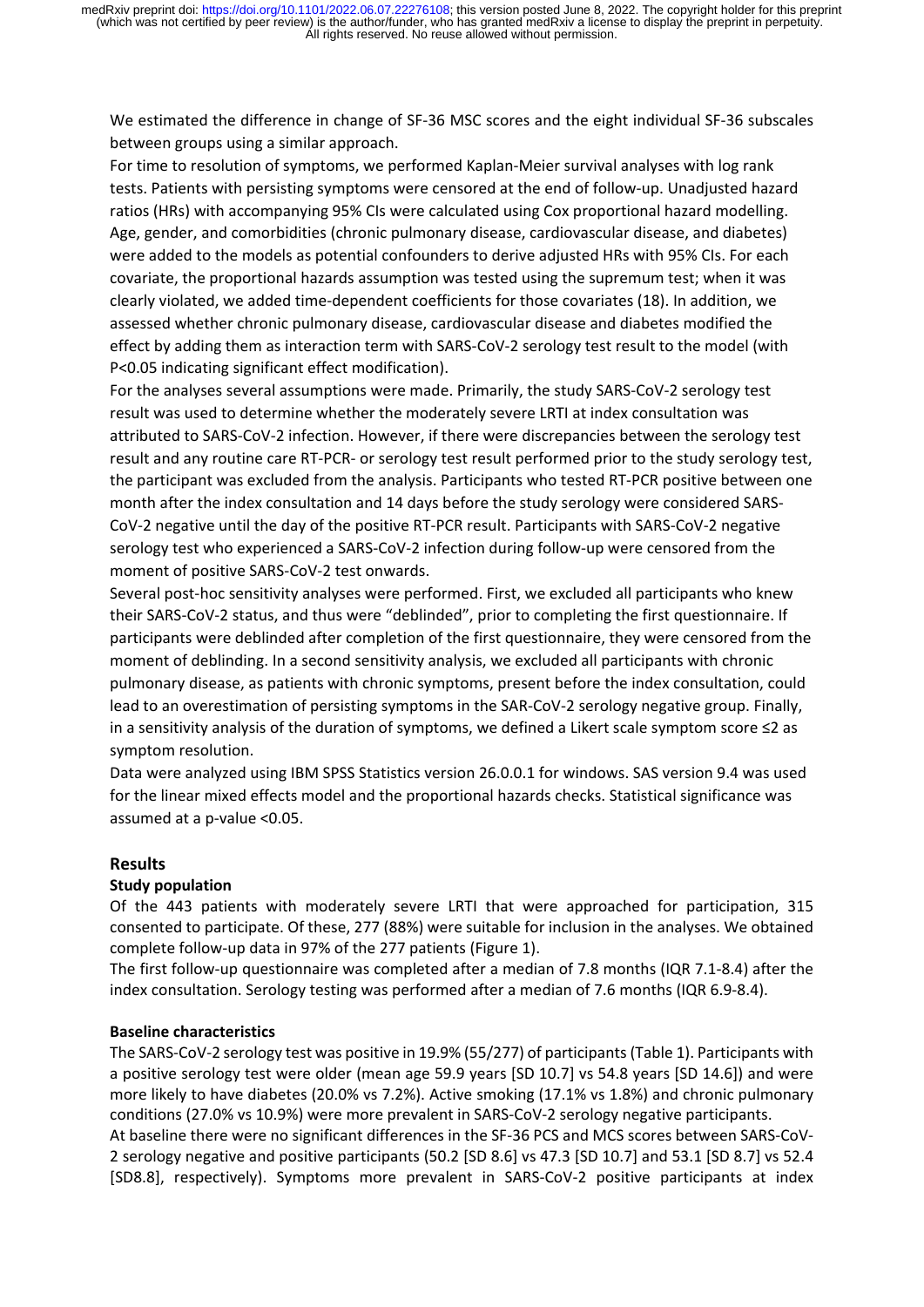consultation were fever (94.5% vs 74.8%), myalgia/arthralgia (89.1% vs 76.6%), fatigue (100% vs 92.8%), and anosmia/ageusia (69.1% vs 41.4%).

#### **HRQoL scores over time**

The change in SF‐36 PSC score over time did not differ between SARS‐CoV‐2 serology positive and negative participants (p=0.127) after adjusting for sex, age, BMI, diabetes and chronic pulmonary conditions (Figure 2).

Similarly, the change in SF‐36 MCS score over time (p=0.302), did not differ between SARS‐CoV‐2 serology positive and negative participants (Appendix S1). The same accounts for the change in the individual eight SF‐36 subscales (data not shown). Sensitivity analyses in which participants were censored from the moment of deblinding yielded similar results.

#### **Time to resolution of symptoms**

At least one persisting symptom 4 weeks after the index consultation was reported in 80% of SARS‐ CoV‐2 serology positive participants and in 83.8% of SARS‐CoV‐2 serology negative participants. Dyspnea (serology positive vs negative group: 54.5% vs 58.1%), fatigue (63.6% vs 68.0%), cough (45.5% vs 46.8%) and brain fog (43.6% vs 37.8%) were the most commonly reported persisting symptoms (Table 2).

The Kaplan Meier survival curves (12‐month follow‐up) for any persisting symptom were comparable between SARS‐CoV‐2 serology negative and positive participants and log rank tests showed no significant differences (Figure 3, Table 3). The same accounts for the Kaplan Meier survival curves for cough, dyspnea, chest pain, fatigue, brain fog, headache, and anosmia/ageusia separately (Appendix S2). Similarly, the risk of any persisting symptom in the unadjusted and adjusted COX models did not significantly differ between the groups (aHR 0.61, 95% CI 0.33‐1.15; Table 3). Hazard ratios for individual symptoms were not significant either (Table 3). We found no evidence of effect modification between the SARS‐CoV‐2 serology status and diabetes, chronic pulmonary disease and cardiovascular disease.

Also in the sensitivity analyses, 1) censoring patients from the moment they were aware of their COVID‐19 status and 2) excluding patients with chronic pulmonary disease and 3) assuming symptom resolution in all participants with a Likert scale symptom score ≤2, no significant differences were found between the two groups in the Cox proportional hazard models.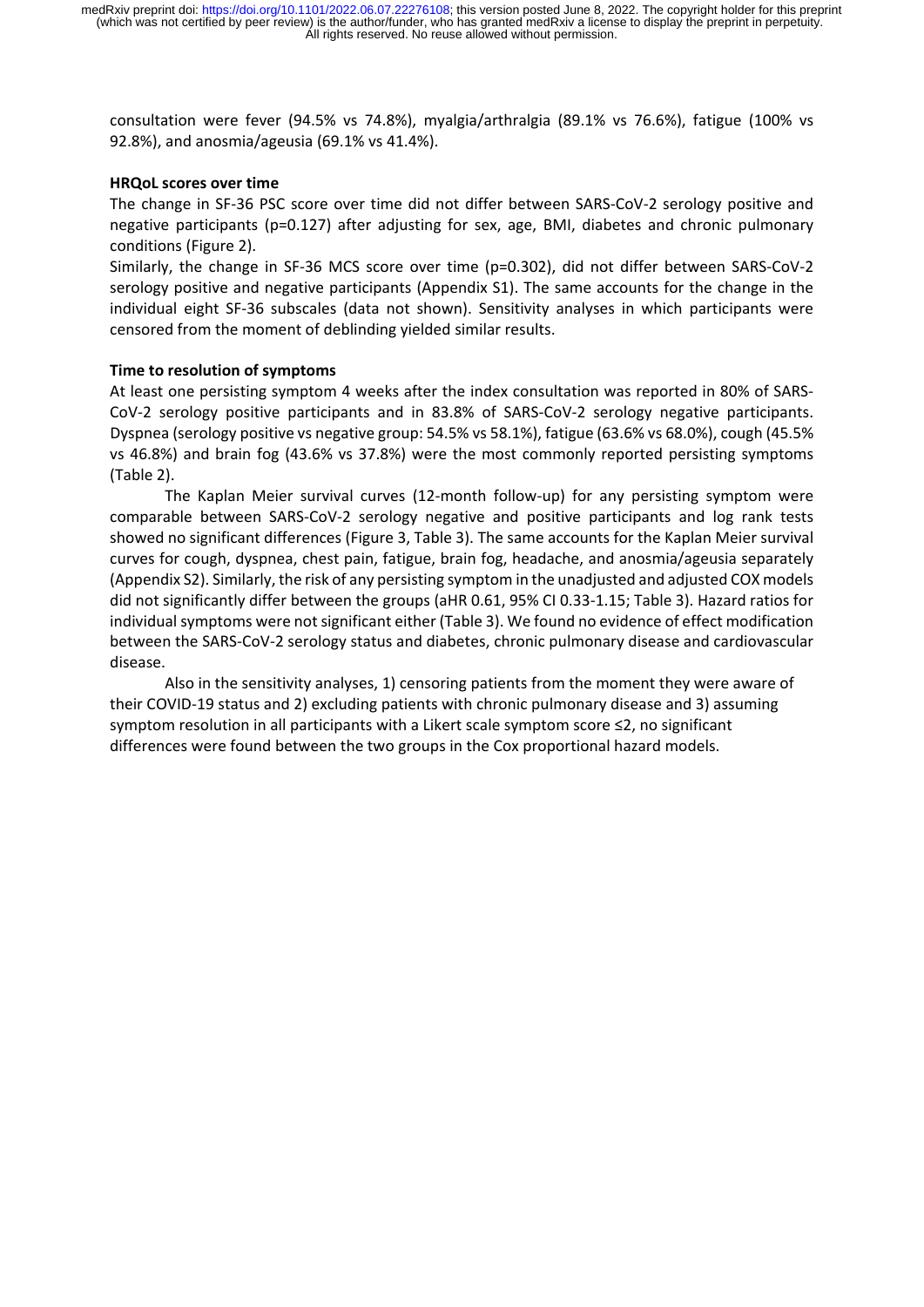#### **Discussion**

This is the first blinded study showing that in the 12 months following their moderately severe LRTI, primary care patients with and without confirmed SARS‐CoV‐2 infection had a comparable HRQoL profile. Albeit a considerable proportion of patients reported persistent symptoms, we found no evidence of a difference in resolution of symptoms over time between patients with and without confirmed SARS‐CoV‐2 infection.

Thus far, few methodologically rigorous studies have been conducted to determine the long‐term sequelae of COVID‐19 in primary care patients. In a prospective cohort study of 8786 adults tested for SARS‐CoV‐2 with RT‐PCR (794 positive and 7229 negative) in Norway, 36% of SARS‐CoV‐2 positive participants reported a "somewhat" or "much" worse health than one year ago at 3-8 months followup compared to 18% of RT‐PCR negative participants (10). Of all self‐reported symptoms over time, only changes in senses of smell and taste and "other symptoms" were reported significantly more frequently at 3‐8 months follow‐up in RT‐PCR positive participants. In a study including 1395 healthcare professionals in Sweden SARS‐CoV‐2 serology was performed every 4 months (19). Of those 1395 particpants, 323 had had mild or severe symptoms and had positive serology test result and 1072 had negative serology test results and not necessarily had symptoms. At 8 months followup, persistent symptoms were more frequently reported in SARS‐CoV‐2 serology positive than negative participants.

A study performed in Italy on 150 healthcare workers of whom 120 had had COVID‐19 (confirmed by RT‐PCR) and 30 controls who had not been previously affected by COVID‐19 found that neurological deficits and cognitive impairment occurrence at 4 months did not significantly differ between healthcare workers with and without RT‐PCR confirmed SARS‐CoV‐2 infection (20). In all three studies, follow‐up was considerably shorter than in our study and patients were aware of their SARS‐CoV‐2 status. Besides, controls not necessarily had experienced a respiratory tract infection.

In a cross-sectional analysis of a population-based cohort study in France persisting symptoms at 10-12 months after the COVID-19 pandemic first wave occurred more frequently in patients with selfreported COVID‐19 than those without (9). Interestingly however, the differences diminished, except for anosmia, when comparing SARS‐CoV‐2 serology positive with negative participants. This suggests that the belief in having been infected with SARS‐CoV‐2 may influence the occurrence of persistent symptoms following COVID-19. This could explain why we found a comparable HRQoL profile between SARS-CoV-2 serology positive and negative participants during the 12 months following a moderately severe LRTI. HRQoL estimates at baseline were comparable to those from a healthy open population (21). It is however important to note that a substantial part of both SARS‐CoV‐2 serology positive as well as negative participants reported persistent symptoms. This suggests that a moderately severe LRTI can lead to long-term sequelae, irrespective of the causative pathogen. To our knowledge, this is the first study in which both participants, as well as healthcare professionals and study personnel were blinded for the fact whether study participants had had a SARS-CoV-2 infection or not. This is important as blinding prevents different sorts of bias, like information and recall bias. Another strength of this study is the prospective design of our study and the inclusion of a SARS‐CoV‐2 serology negative control group of patients with a moderately severe LRTI and the standardized and detailed collection of important prognostic factors (confounders). This allowed us to determine the impact of LRTI etiology on patient's HRQoL and persistence of symptoms.

Before interpreting our results however, also some possible limitations should be considered. First, misclassification of SARS‐CoV‐2 serology status due to waning antibodies over time cannot be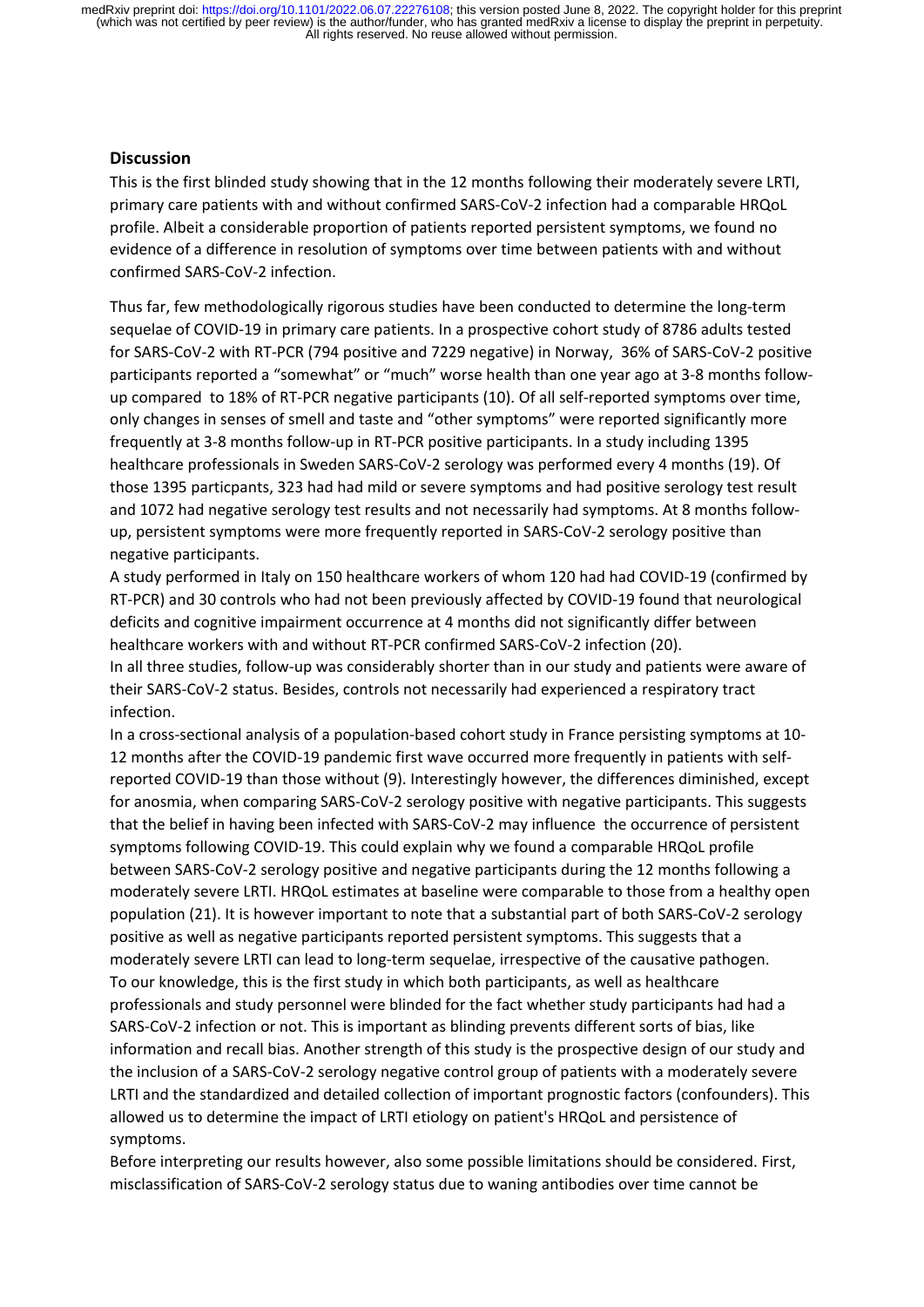excluded. However, IgG does not intersect the threshold for seropositivity after 7 months in around 92% of patients and probably in even a larger proportion of patients with more severe symptoms (Den Hartog G, CID 2021). Besides, a previous study in which initial SARS‐CoV‐2 infection was ascertained, higher antibody titers were associated with more persistent symptoms, making misclassification in COVID‐19 patients with persisting symptoms even less likely (7). Therefore, we believe that this did not influence our findings substantially.

Also, it is possible that some patients acquired an (asymptomatic) SARS‐CoV‐2 infection after the index consultation which may have diluted the contrast between the groups. As patients were asked in each questionnaire whether they experienced SARS‐CoV‐2 infections after the index consultation, most infections will be registered. Still, asymptomatic infections could have gone undetected. An open population study in the same time period, however, showed a point‐prevalence of asymptomatic COVID‐19 patients in outpatients of only around 3% (22). Second, participants provided data about the index consultation which was on average seven months ago, and therefore registration of HRQoL and symptoms at that moment may have suffered from inaccurate recollection by study participants. However, HRQoL modelling was mostly performed on prospective data as only the SF‐36 scores from 2 weeks prior to the index consultation was determined retrospectively. Furthermore, it is unlikely that inaccurate recall differed substantially between SARS‐CoV‐2 serology positive and negative participants due to blinding. Finally, our study population was not yet vaccinated against COVID‐19 and probably not previously infected by SARS‐CoV‐2 at the time of the index consultation. It remains unclear whether presence of SARS‐CoV‐2 antibodies, through vaccination of acquired infection would lead to fewer persisting symptoms.

Our results indicate that persisting symptoms occur in a substantial proportion of patients following a LRTI. Observed long‐term sequelae after moderately severe SARS‐CoV‐2 LRTI in primary care might therefore not be considered as a SARS‐CoV‐2 specific phenomenon. Further studies looking into the persistence of symptoms after LRTI, comparing different pathogens are therefore warranted.

# Conclusion

In conclusion, we saw no clear differences in HRQoL, nor in the duration of symptoms between primary care treated patients with and without confirmed SARS‐CoV‐2 infection, but all suffering a moderately severe LRTI, in the first year after infection. However, a substantial proportion of patients who had a moderately severe LRTI did have symptoms beyond 4 weeks. Our results suggest that persisting symptoms might not be considered specific for SARS‐CoV‐2, but can also occur in LRTI's with another etiology. Further research regarding persisting complaints after LRTI should therefore not only focus on COVID‐19 infections, but also on respiratory infections caused by other pathogens.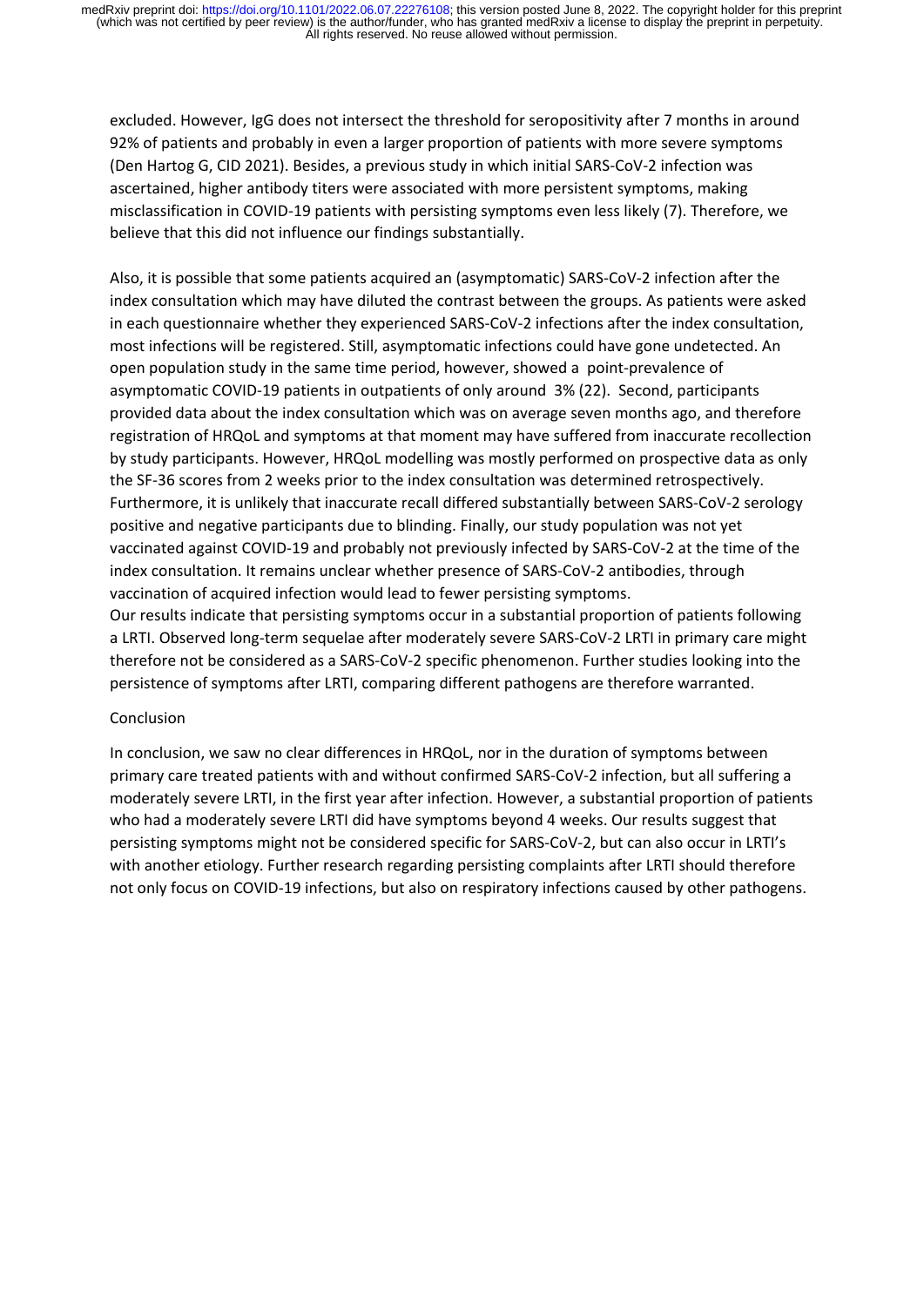

*Figure 1 – Patient selection flowchart*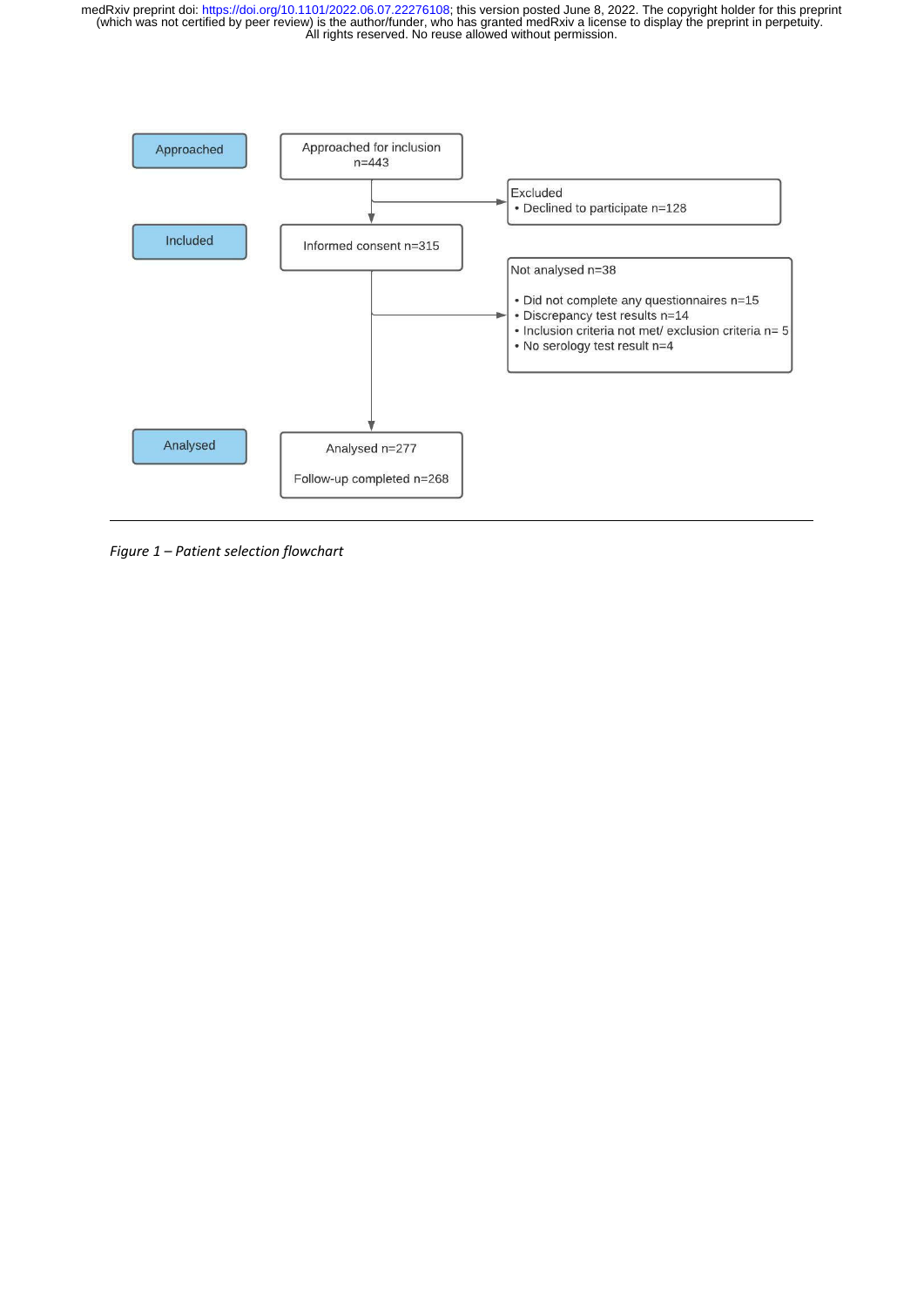Table 1 Baseline characteristics, including demographics and clinical presentation of SARS-CoV-2 positive and *negative participants.*

| <b>Baseline variable</b>                         | <b>SARS-CoV-2</b><br>positive (n=55) | <b>SARS-CoV-2</b><br>negative | p |
|--------------------------------------------------|--------------------------------------|-------------------------------|---|
|                                                  |                                      | $(n=222)$                     |   |
| Age at index consultation, years                 | $59.9 \pm 10.7$                      | $54.8 \pm 14.6$               |   |
| <b>Female sex</b>                                | $61.8$ (n=34)                        | $67.1$ (n=149)                |   |
| BMI, $\text{kg/m}^2$                             | $28.7 \pm 5.2$                       | $27.3 \pm 5.6$                |   |
| <b>Comorbities</b>                               |                                      |                               |   |
| <b>Diabetes</b>                                  | $20.0(n=11)$                         | $7.2$ (n=16)                  |   |
| Cardiovascular disease                           | $41.8(n=23)$                         | 39.2 (n=87)                   |   |
| Chronic pulmonary disease                        | $10.9(n=6)$                          | 27.0 (n=49)                   |   |
| <b>Chronic medication at index consultation</b>  |                                      |                               |   |
| Antihypertensive drugs                           | $27.3(n=15)$                         | $25.2$ (n=56)                 |   |
| Anticoagulants/antiplatelet therapy              | $25.5(n=14)$                         | 19.8 (n=44)                   |   |
| Inhalation medication                            | $10.9(n=6)$                          | 23.4 (n=52)                   |   |
| Psychotropic medication                          | $18.2(n=10)$                         | 19.4 ( $n=43$ )               |   |
| <b>Smoking</b>                                   |                                      |                               |   |
| Yes                                              | $1.8(n=1)$                           | $17.1(n=38)$                  |   |
| <b>No</b>                                        | $87.3(n=48)$                         | 73.9 (n=164)                  |   |
| Former                                           |                                      |                               |   |
|                                                  | $10.9(n=6)$                          | $9.0 (n=20)$                  |   |
| Living single (vs living with household members) | $23.6$ (n=13)                        | $13.5$ (n=30)                 |   |
| <b>Educational level</b>                         |                                      |                               |   |
| Lower                                            | $29.1(n=16)$                         | $27.0(n=60)$                  |   |
| Intermediate                                     | 43.6 ( $n=24$ )                      | 42.3 (n=94)                   |   |
| Higher                                           | $27.3(n=15)$                         | $30.6$ (n=68)                 |   |
| <b>Ethnicity: Western European</b>               | $96.4$ (n=53)                        | 93.7 (n=208)                  |   |
| <b>Occupation</b>                                |                                      |                               |   |
| Employed                                         | 54.5 ( $n=30$ )                      | 55.9 (n=124)                  |   |
| Unemployed                                       | 43.6 ( $n=24$ )                      | 41.4 (n=92)                   |   |
| Student                                          | $1.8(n=1)$                           | $2.7(n=6)$                    |   |
| <b>Premorbid scores SF-36</b>                    |                                      |                               |   |
| <b>PCS</b>                                       | $50.2 \pm 8.6$                       | $47.3 \pm 10.7$               |   |
| <b>MCS</b>                                       | $53.1 \pm 8.7$                       | $52.4 \pm 8.8$                |   |
| <b>Reported at index consultation</b>            |                                      |                               |   |
| <b>Duration of symptoms</b>                      |                                      |                               |   |
| 1-4 days                                         | $9.3(n=5)$                           | $17.2$ (n=35)                 |   |
| 5-9 days                                         | 44.4 (n=24)                          | $29.6$ (n=60)                 |   |
| >9 days                                          | $46.3$ (n=25)                        | 53.2 ( $n=108$ )              |   |
| <b>Symptoms</b>                                  |                                      |                               |   |
| Cough                                            | 98.2 (n=54)                          | 96.4 (n=214)                  |   |
| Fever                                            | $94.5$ (n=52)                        | 74.8 (n=166)                  |   |
| Shortness of breath/dyspnoea                     | $87.3(n=48)$                         | $91.4$ (n=203)                |   |
| Sputum                                           | 69.1 (n=38)                          | 76.1 (n=169)                  |   |
| Nasal congestion                                 | $20.0(n=11)$                         | $22.5$ (n=50)                 |   |
| Sore throat                                      | $10.9(n=6)$                          | $14.0(n=31)$                  |   |
| Hemoptysis                                       | $9.1(n=5)$                           | $12.2(n=27)$                  |   |
| Fatigue                                          | $100(n=55)$                          | 92.8 (n=206)                  |   |
| Myalgia/arthralgia                               | 89.1 (n=49)                          | 76.7 (n=170)                  |   |
| Chills                                           | 78.2 (n=43)                          | $65.3$ (n=145)                |   |
| Chest pain                                       | 74.5 (n=41)                          | 74.3 (n=165)                  |   |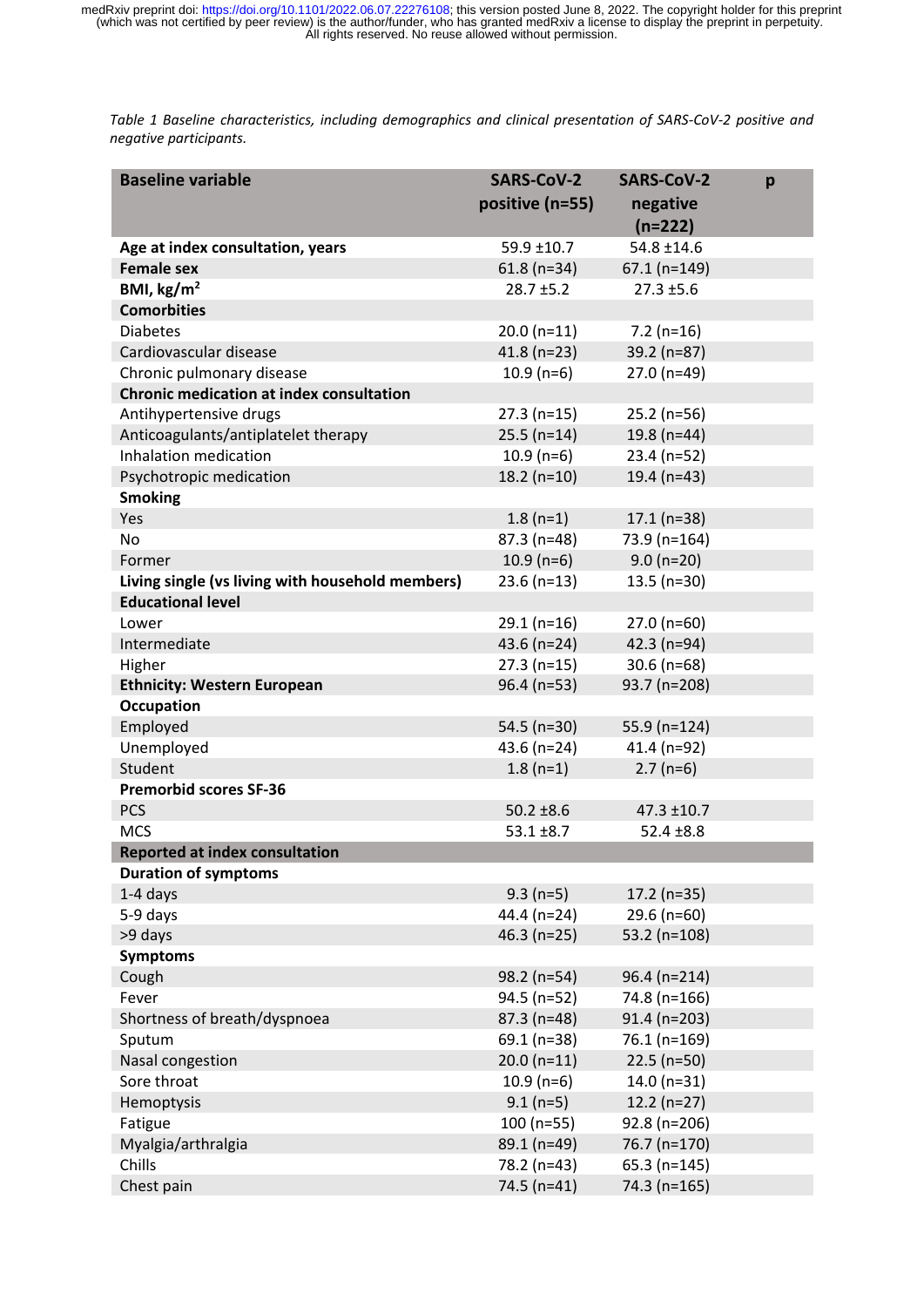| Headache        | 72.7 (n=40)  | 76.6 (n=170) |
|-----------------|--------------|--------------|
| Anosmia/ageusia | $69.1(n=38)$ | 41.4 (n=92)  |

*The values are displayed as a percentage (n) or as mean ±standard deviation. Cardiovascular disease: Hypertension, Ischemic heart disease, CVA/TIA, Congestive heart failure, Atrial fibrillation, Thrombosis, Peripheral artery disease. Chronic pulmonary disease: Asthma/COPD. BMI = body mass index.*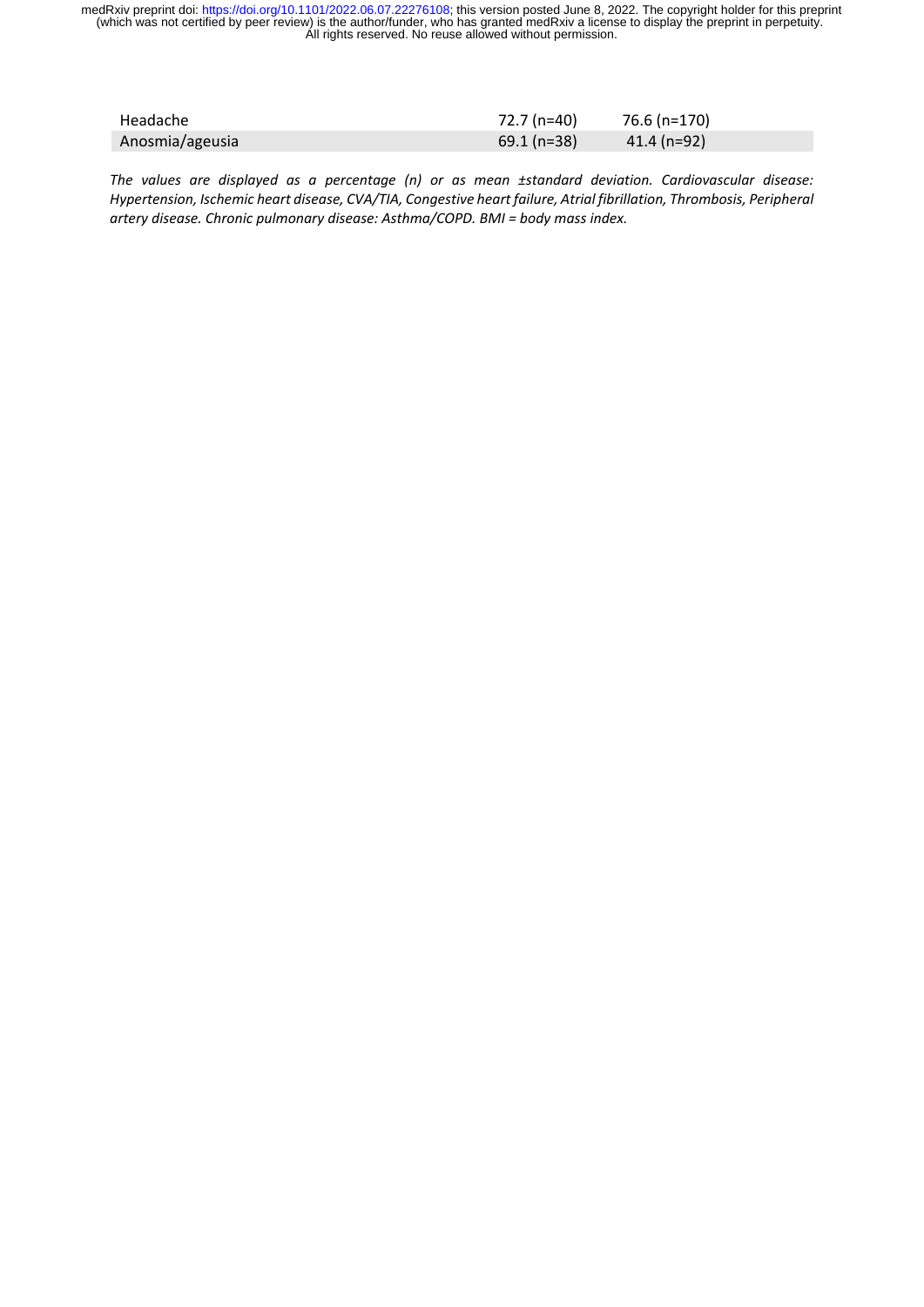

*Figure 2 Estimated mean Physical Component Summary (PCS) score (SF‐36) over time, based on mixed model.*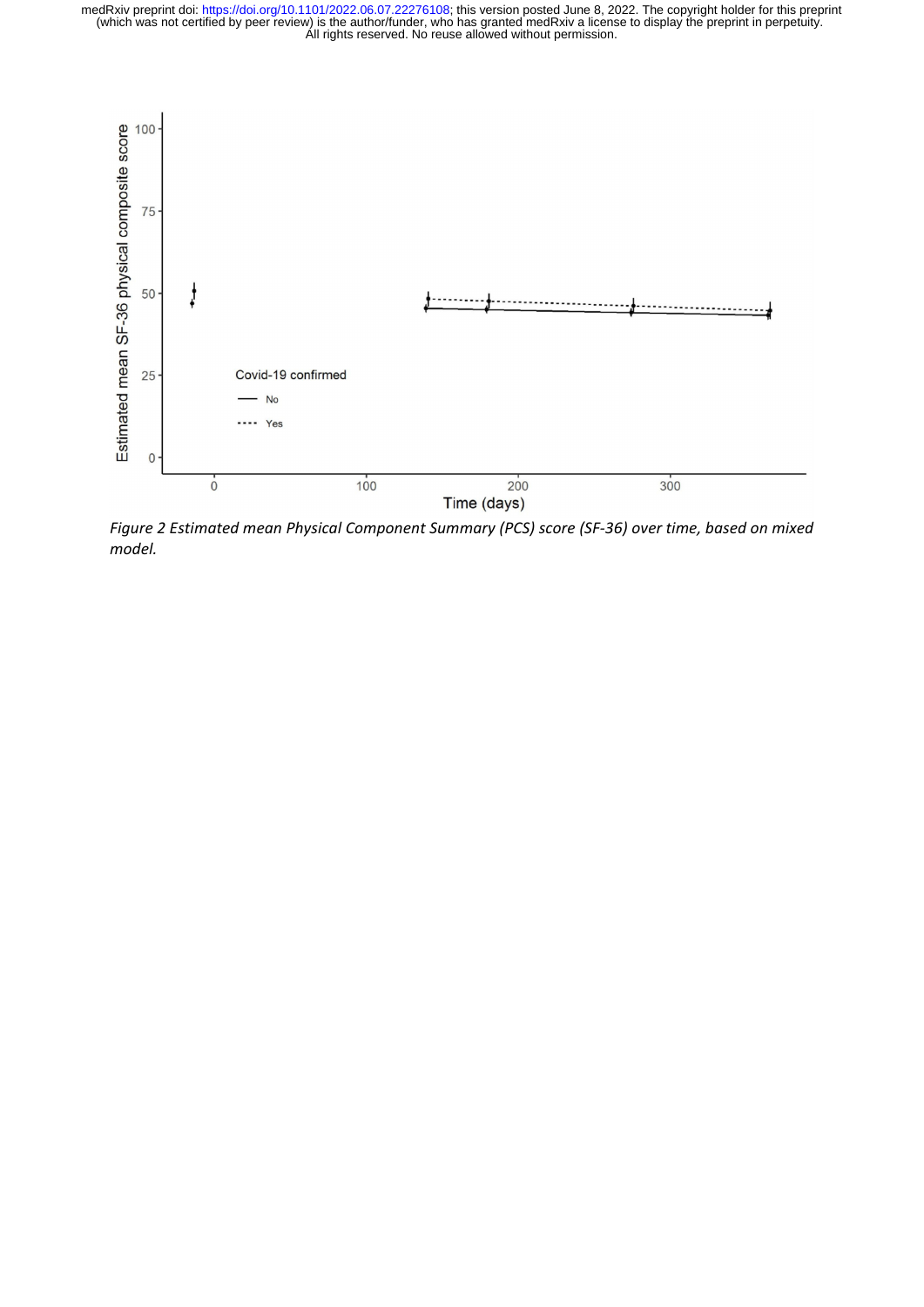| Symptom                       | <b>Serology test result</b> | P-value             |      |
|-------------------------------|-----------------------------|---------------------|------|
|                               | SARS-CoV-2 positive         | SARS-CoV-2 negative |      |
|                               | $n = 55$                    | $n = 222$           |      |
| Dyspnea, n (%)                | 30(54.5)                    | 129 (58.1)          | 0.65 |
| Cough, $n$ $(\%)$             | 25(45.5)                    | 104 (46.8)          | 0.37 |
| Fatigue, n (%)                | 35(63.6)                    | 151 (68.0)          | 0.53 |
| Brainfog, n (%)               | 24 (43.6)                   | 84 (37.8)           | 0.44 |
| Headache, n (%)               | 11(20.0)                    | 63 (28.4)           | 0.28 |
| Anosmia, n (%)                | 11(20.0)                    | 33 (14.9)           | 0.41 |
| Chest pain, n (%)             | 21(38.2)                    | 73 (32.9)           | 0.53 |
| Any persisting symptom, n (%) | 44 (80.0)                   | 186 (83.8)          | 0.55 |

*Table 2 Persisting symptoms 4 weeks after the index consultation*



*Figure 3 Kaplan Meier curve of the proportion of patients with any persisting symptom over the 12 month follow up*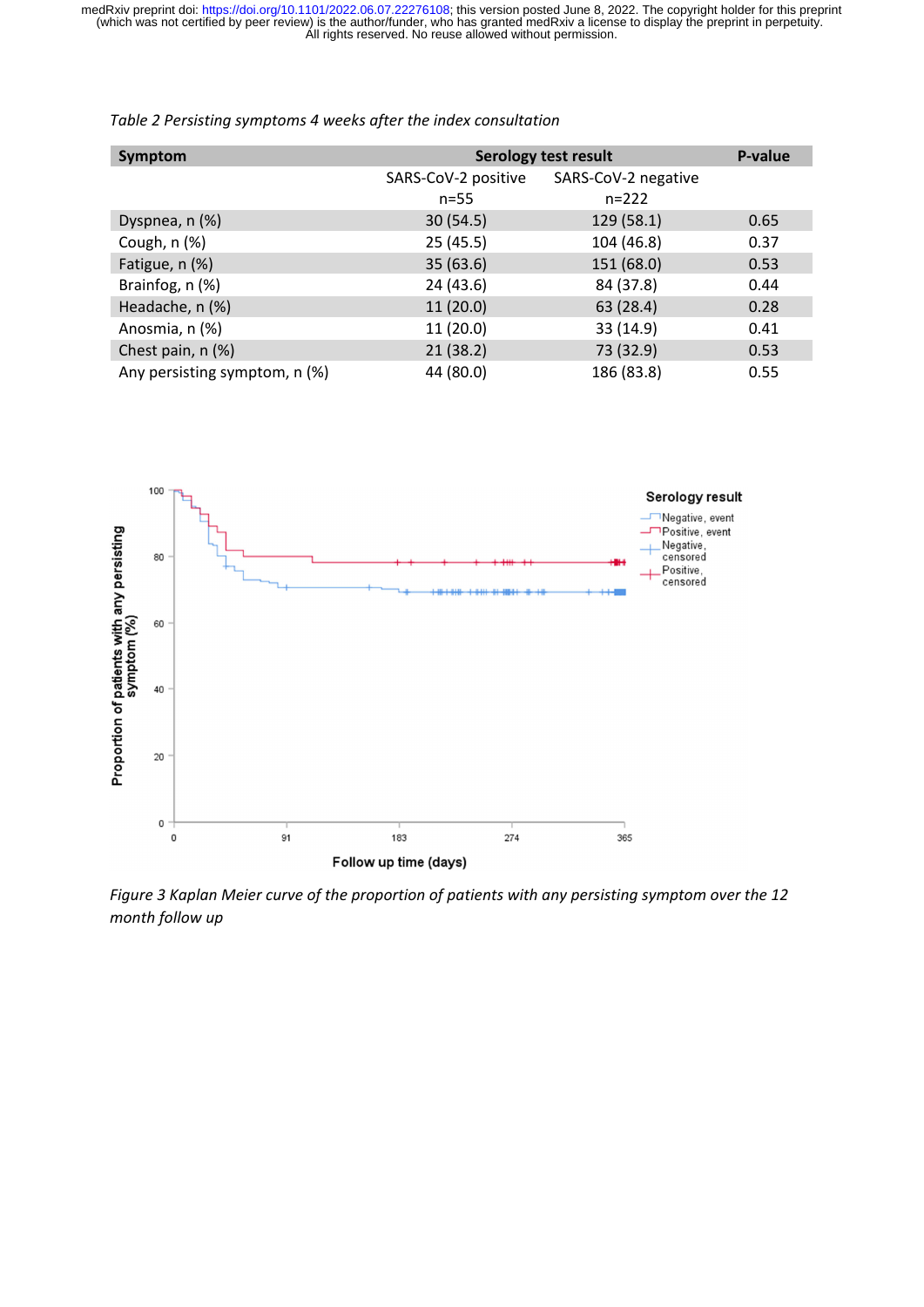Table 3 Adjusted hazard ratio for persisting symptoms until 12 months follow-up for SARS-CoV-2 *serology positive and negative participants*

| Symptom         | <b>Adjusted</b><br>hazard ratio | 95% CI        |
|-----------------|---------------------------------|---------------|
| Dyspnea         | 0.95                            | $0.64 - 1.42$ |
| Cough           | 0.92                            | $0.65 - 1.30$ |
| Fatigue         | 1.01                            | $0.66 - 1.55$ |
| <b>Brainfog</b> | 0.85                            | $0.59 - 1.21$ |
| Anosmia/ageusia | 0.78                            | $0.56 - 1.09$ |
| Headache        | 1.01                            | $0.73 - 1.41$ |
| Chest pain      | 0.96                            | $0.69 - 1.34$ |
| Any symptom     | 0.61                            | $0.33 - 1.15$ |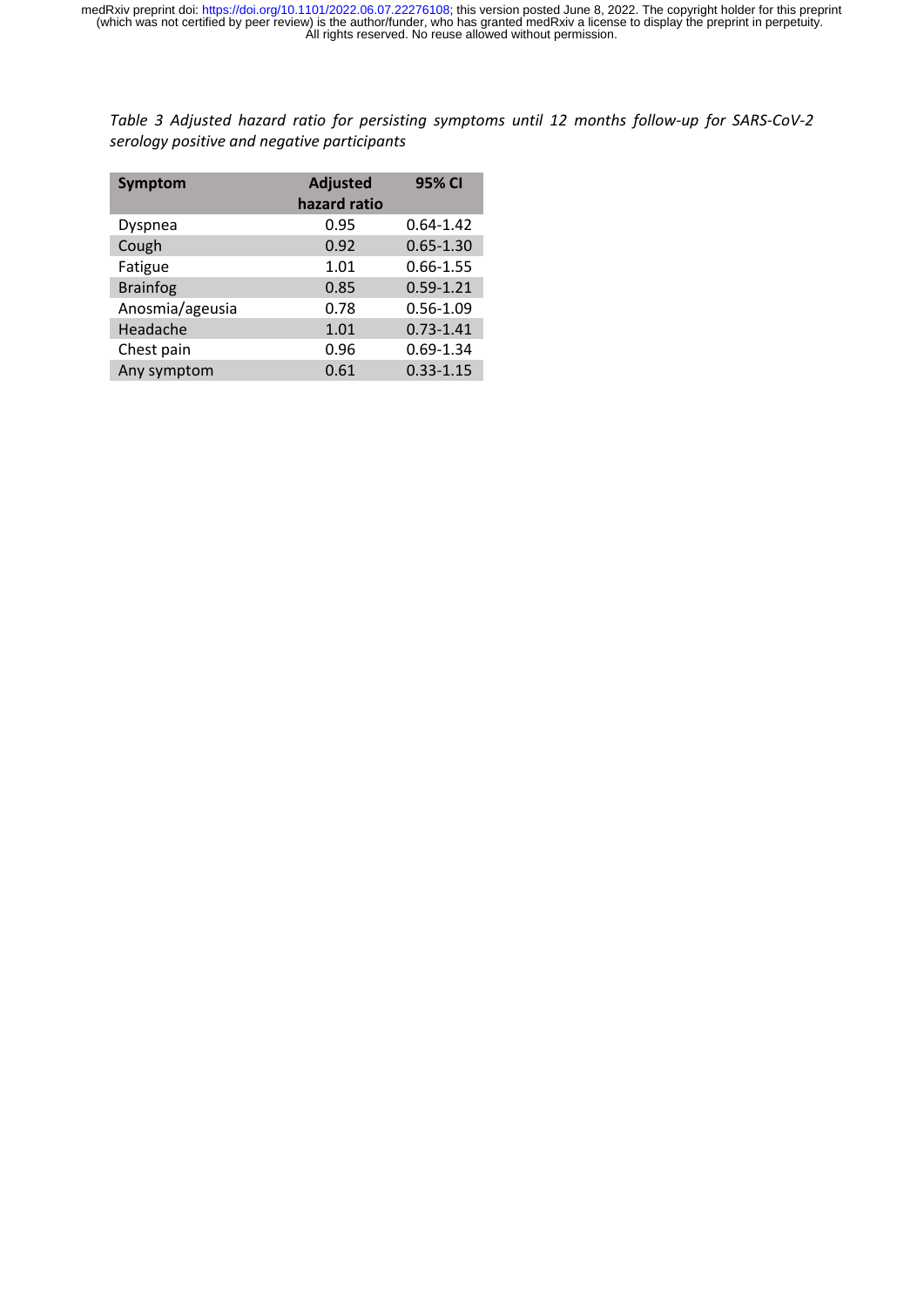# Appendix S1

*Figure appendix S1 Estimated mean MCS score (SF‐36) over time, based on mixed model.*

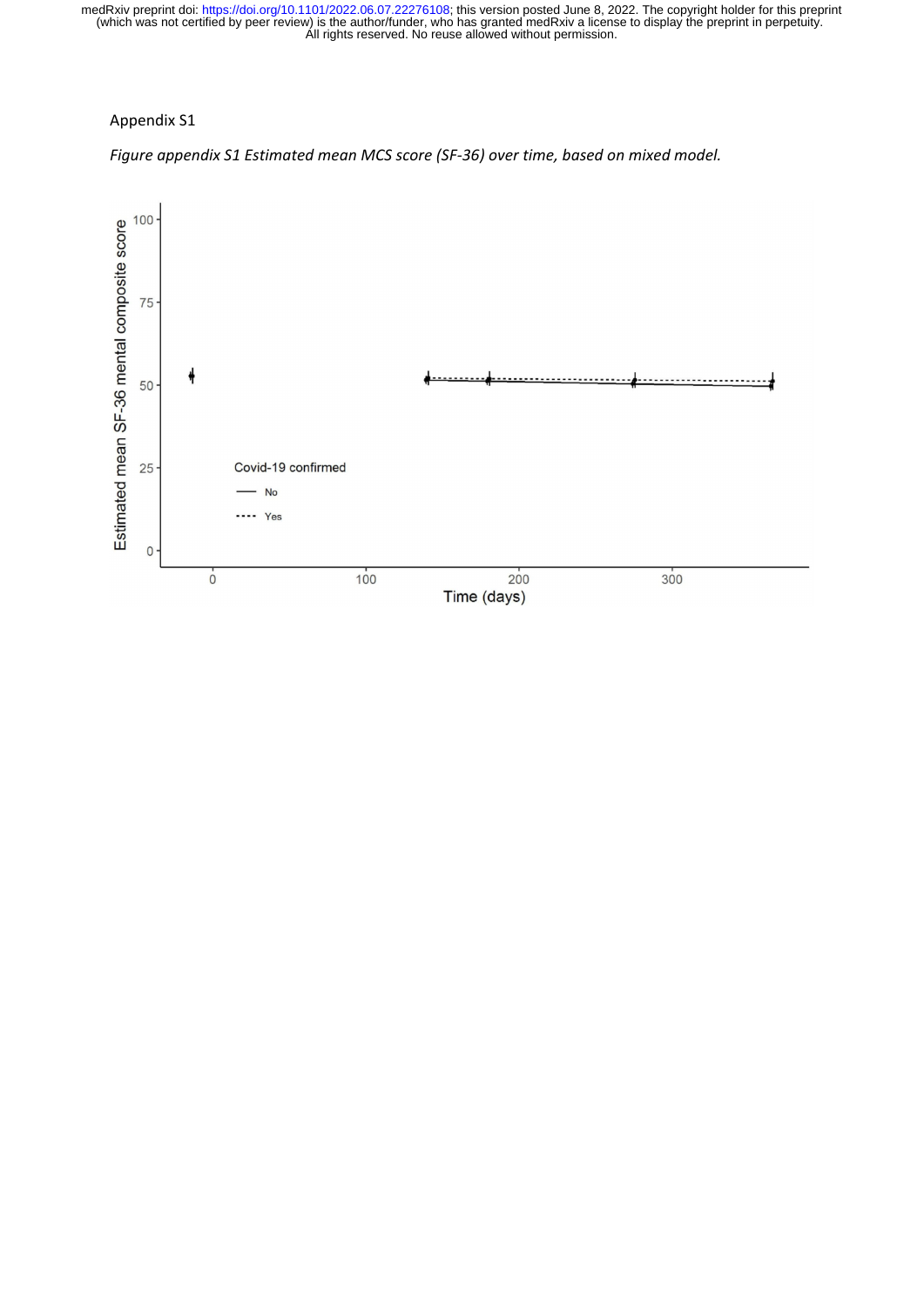Appendix S2



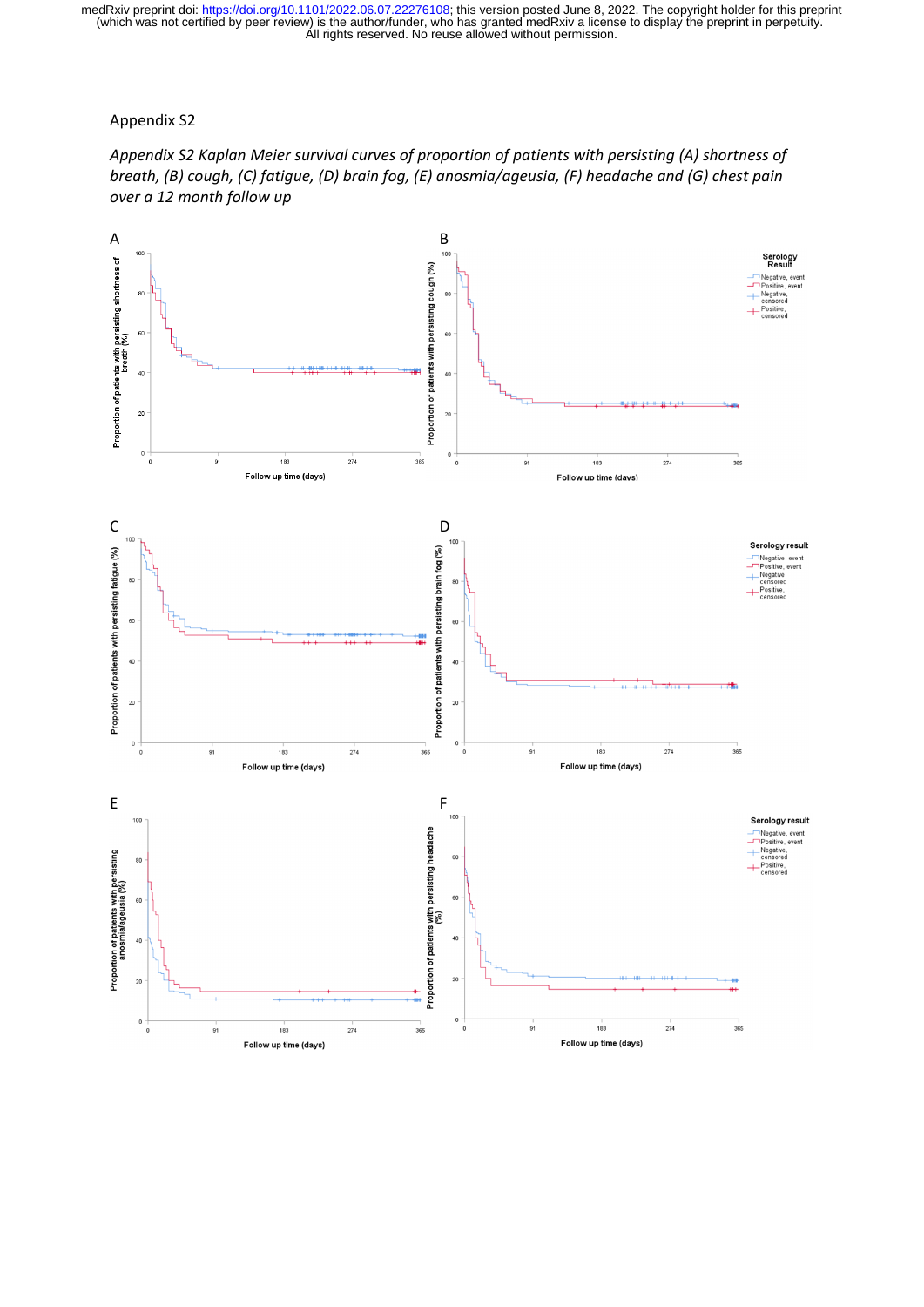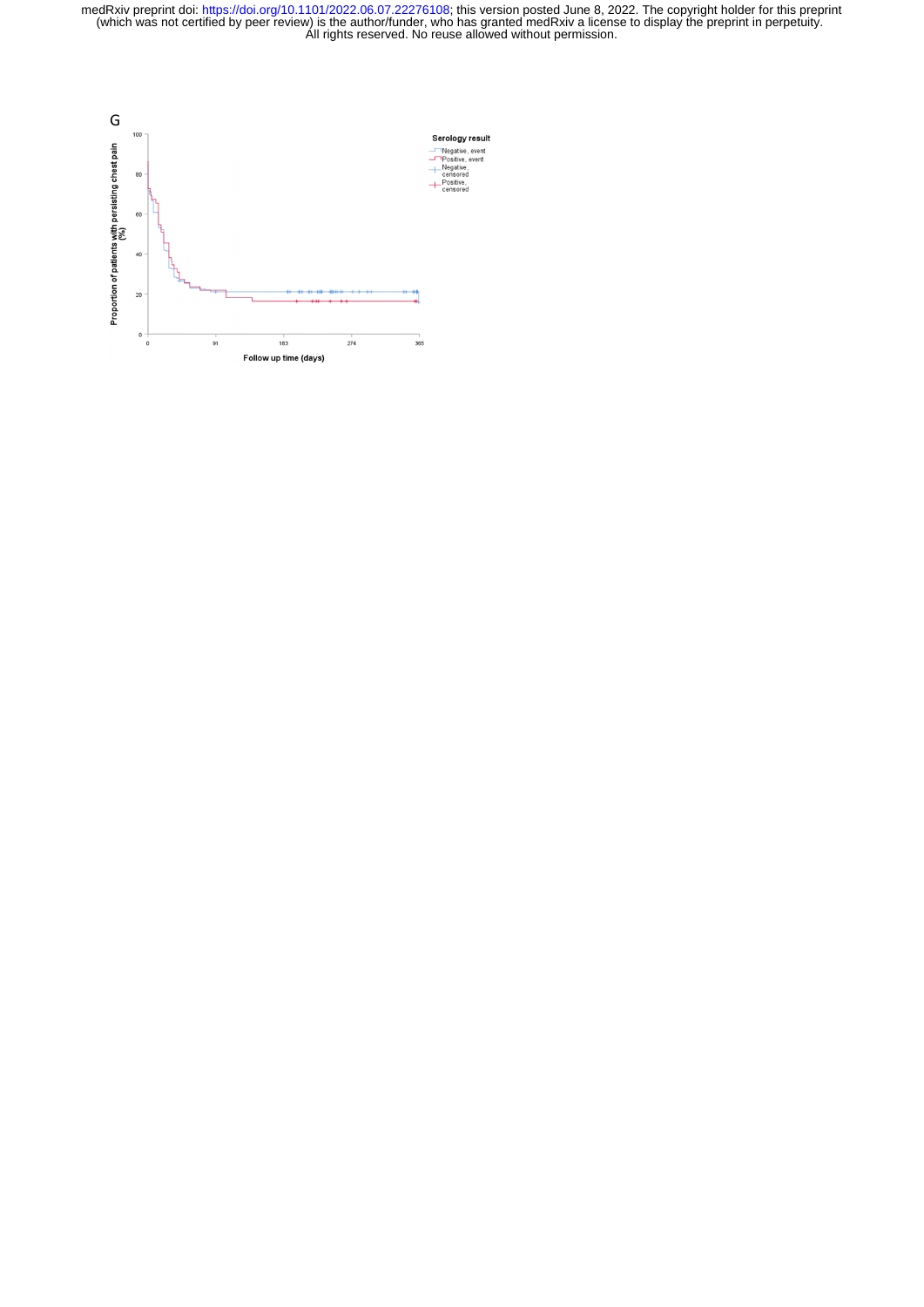1. Nalbandian A, Sehgal K, Gupta A, Madhavan MV, McGroder C, Stevens JS, et al. Post‐acute COVID‐19 syndrome. Nature medicine. 2021;27(4):601‐15.

2. Nguyen NN, Hoang VT, Lagier JC, Raoult D, Gautret P. Long-term persistence of olfactory and gustatory disorders in COVID‐19 patients. Clin Microbiol Infect. 2021;27(6):931‐2.

3. Jacobson KB, Rao M, Bonilla H, Subramanian A, Hack I, Madrigal M, et al. Patients With Uncomplicated Coronavirus Disease 2019 (COVID‐19) Have Long‐Term Persistent Symptoms and Functional Impairment Similar to Patients with Severe COVID‐19: A Cautionary Tale During a Global Pandemic. Clinical infectious diseases : an official publication of the Infectious Diseases Society of America. 2021;73(3):e826‐e9.

4. Petersen MS, Kristiansen MF, Hanusson KD, Danielsen ME, Á Steig B, Gaini S, et al. Long COVID in the Faroe Islands ‐ a longitudinal study among non‐hospitalized patients. Clinical infectious diseases : an official publication of the Infectious Diseases Society of America. 2020.

5. Bliddal S, Banasik K, Pedersen OB, Nissen J, Cantwell L, Schwinn M, et al. Acute and persistent symptoms in non-hospitalized PCR-confirmed COVID-19 patients. Scientific Reports 2021 11:1. 2021;11(1):1‐11.

6. Boscolo‐Rizzo P, Guida F, Polesel J, Marcuzzo AV, Capriotti V, D'Alessandro A, et al. Sequelae in adults at 12 months after mild‐to‐moderate coronavirus disease 2019 (COVID‐19). International Forum of Allergy & Rhinology. 2021.

7. Blomberg B, Mohn KG‐I, Brokstad KA, Zhou F, Linchausen DW, Hansen B‐A, et al. Long COVID in a prospective cohort of home‐isolated patients. Nature Medicine 2021. 2021:1‐7.

8. Augustin M, Schommers P, Stecher M, Dewald F, Gieselmann L, Gruell H, et al. Post-COVID syndrome in non-hospitalised patients with COVID-19: a longitudinal prospective cohort study. The Lancet Regional Health Europe. 2021;6:100122‐.

9. Matta J, Wiernik E, Robineau O, Carrat F, Touvier M, Severi G, et al. Association of Self‐ reported COVID‐19 Infection and SARS‐CoV‐2 Serology Test Results With Persistent Physical Symptoms Among French Adults During the COVID‐19 Pandemic. JAMA Intern Med. 2022;182(1):19‐ 25.

10. Søraas A, Kalleberg KT, Dahl JA, Søraas CL, Myklebust TÅ, Axelsen E, et al. Persisting symptoms three to eight months after non-hospitalized COVID-19, a prospective cohort study. PLoS ONE. 2021;16(8):e0256142‐e.

11. Lund LC, Hallas J, Nielsen H, Koch A, Mogensen SH, Brun NC, et al. Post-acute effects of SARS-CoV-2 infection in individuals not requiring hospital admission: a Danish population-based cohort study. The Lancet Infectious Diseases. 2021.

12. Cirulli ET, Barrett KMS, Riffle S, Bolze A, Neveux I, Dabe S, et al. Long-term COVID-19 symptoms in a large unselected population. medRxiv. 2020:2020.10.07.20208702‐2020.10.07.

13. Graham EL, Clark JR, Orban ZS, Lim PH, Szymanski AL, Taylor C, et al. Persistent neurologic symptoms and cognitive dysfunction in non-hospitalized Covid-19 "long haulers". Annals of Clinical and Translational Neurology. 2021;8(5):1073‐.

14. Nguyen HC, Nguyen MH, Do BN, Tran CQ, Nguyen TTP, Pham KM, et al. People with Suspected COVID‐19 Symptoms Were More Likely Depressed and Had Lower Health‐Related Quality of Life: The Potential Benefit of Health Literacy. J Clin Med. 2020;9(4).

15. Ware JE, Jr., Sherbourne CD. The MOS 36-item short-form health survey (SF-36). I. Conceptual framework and item selection. Med Care. 1992;30(6):473‐83.

16. Maglinte GA, Hays RD, Kaplan RM. US general population norms for telephone administration of the SF‐36v2. J Clin Epidemiol. 2012;65(5):497‐502.

17. Marrie TJ, Lau CY, Wheeler SL, Wong CJ, Vandervoort MK, Feagan BG. A controlled trial of a critical pathway for treatment of community‐acquired pneumonia. CAPITAL Study Investigators. Community‐Acquired Pneumonia Intervention Trial Assessing Levofloxacin. JAMA. 2000;283(6):749‐ 55.

18. LIN DY, WEI LJ, YING Z. Checking the Cox model with cumulative sums of martingale‐based residuals. Biometrika. 1993;80(3):557‐72.